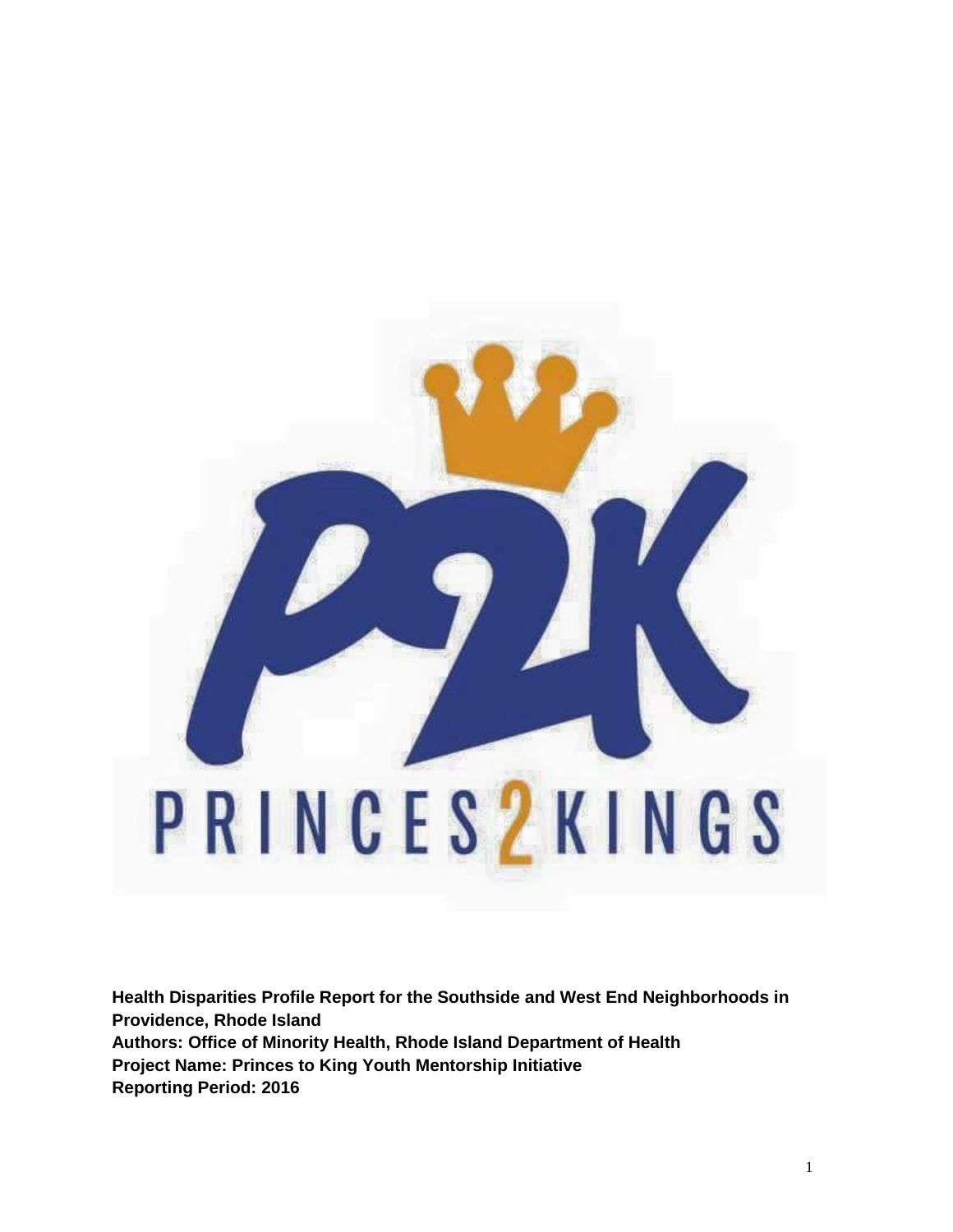The primary objective of the Rhode Island Department of Health, Office of Minority Health's Princes to Kings Mentorship Initiative **(P2K)** is to address a key social determinant of health, low high school graduation rates (i.e., regular diploma and/or GED equivalent) among Hispanic, Black, and Southeast Asian males who are 12 to 18 years of age. **"Students who graduate with a regular diploma four years after starting ninth grade"** is one of 26 leading health indicators selected by Healthy People 2020 **(HP2020)** to communicate high priority health issues. Low graduation rates are associated with a number of poor economic and health outcomes (e.g., poverty, poor mental health, teen pregnancy, and chronic disease).

The P2K Initiative will be implemented in Dr. Jorge Alvarez High School, Roger Williams Middle School, and Gilbert Stuart Middle School which are located in the Southside and West End neighborhoods in Providence, Rhode Island. These schools and communities have some characteristics that may increase the risks for high school dropout, which we present in the accompanying report. However, it must be noted that these schools and communities may also have some positive features that can facilitate students' academic success. Unfortunately, we are unable to include these positive features in the baseline report as these data are not currently measured or included in any of the available data sources.

To understand the risk factors for low on-time high school graduation rates and high dropout rates, we organized the health disparities indicators and health disparities profile using a socio-ecological model. This model suggests that public policies (e.g., state and local school policies), culture (e.g., norms and values), communities (e.g., neighborhood factors), organizations (e.g., school environments and zero tolerance policies), interpersonal relationships (e.g., peers and family), and individual factors (e.g., gender) influence on-time high school graduation and high dropout rates [1-3].

To select these aforementioned risk factors, we conducted a review of the extant scientific literature and the Rhode Island Department of Education InfoWorks statewide, district, and school data releases for the  $2013 - 2014$ ,  $2014 - 2015$ , and  $2015 - 2016$  academic years. We also incorporated data from the United States Census Bureau, the National Center for Education Statistics, Youth Risk Behavior Surveillance System, Rhode Island Kids Count, and Providence Plan. The health disparities repot includes the following indicators:

#### Community Factors

- **Racial and Ethnic Minority Population:** This indicator shows the percentage of persons by race and ethnicity [4].
- **Foreign Born Population:** These indicators show the percentages of foreign-born residents and residents who speak a language other than English in the home [4].
- **Poverty Rate:** This indicator depicts the poverty rate according to the Office of Management and Budget's Statistical Policy Directive [4].
- **Median Household Income:** This indicator shows the median household income [4].
- **Neighborhood Safety:** This is an indicator of the percentage of students who report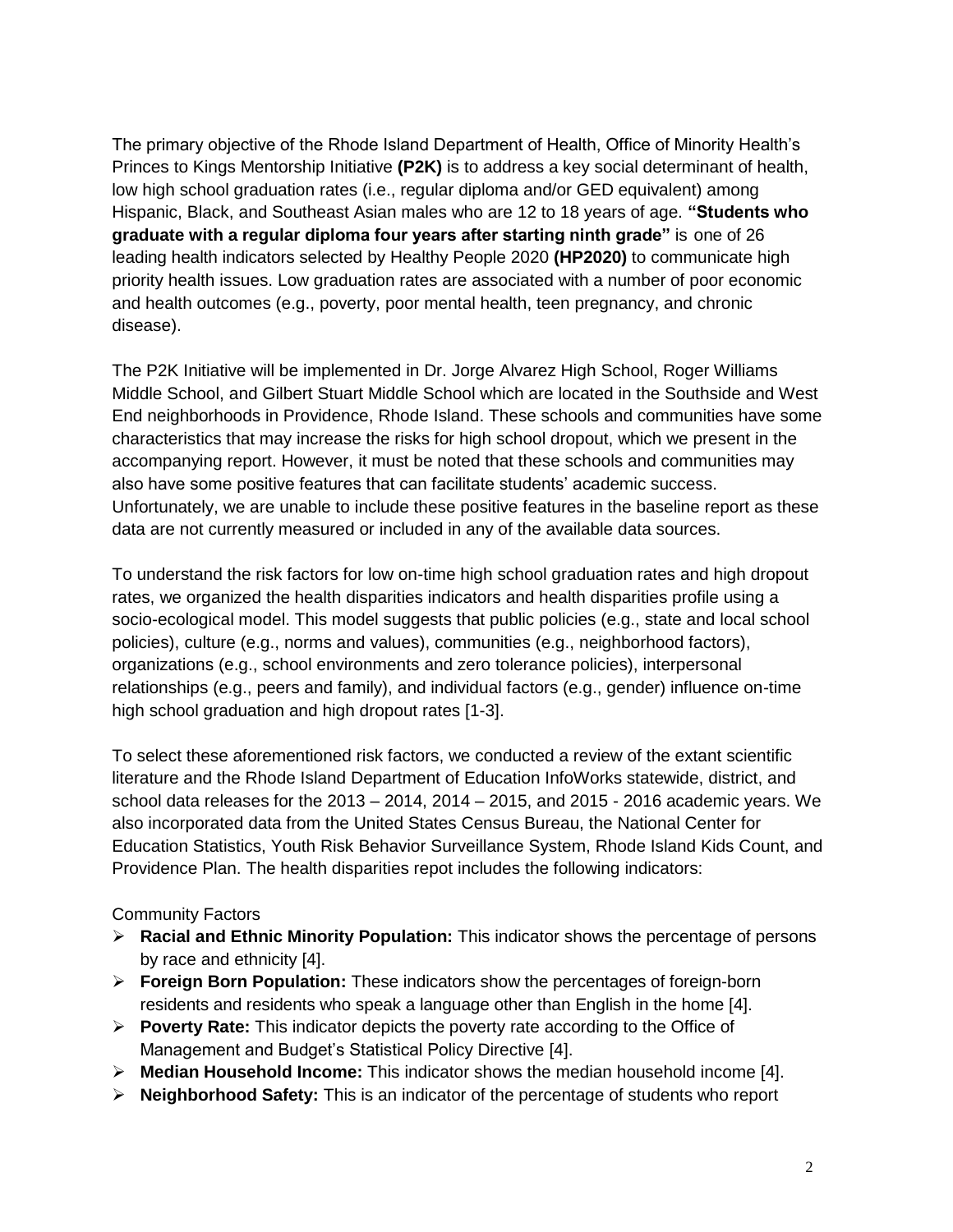feeling safe while walking outside of their school [5].

School Factors

- **Race and Ethnicity of Student Population:** This indicator shows the percentage of students by race and ethnicity [5].
- **Gender:** This indicator shows the percentage of students by gender [5].
- **Student-Teacher Ratio:** This indicator measures the number of students per one classroom teacher [5].
- **Stability Index:** The Stability Index is a measure of a student's tendency to switch or stay within school districts over a school year [5].
- **Eligibility for Subsidized Lunch:** This shows the percentage of students who are eligible to receive subsidized lunch (free or reduced price) [5].
- **Students Receiving ESL/Bilingual Education Services:** This is an indicator of the percentage of students receiving ESL/Bilingual Education [5].
- **Suspension Rate:** This is an indicator of the number of suspensions per 100 students [5].
- **Weapons:** This indicator measures the percentage of students who have seen a weapon in school [5].
- **School Safety:** This indicator is a measure of the percentage of students who report feeling safe in the school hallways [5].

Interpersonal Relationships

 **Bullying:** This indicator measures the percentage of students who report being bullied two times or more while in school [5].

Individual Factors

- **Chronic Absenteeism:** This is an indicator of the percentage of students who missed 10% or more school days during the year. This includes only students who were enrolled at least 90 days in a given school or district [5].
- **English Language Arts/Literacy:** This indicator is a Partnership for Assessment of Readiness for College and Careers measure of the percentage of students who meet English Language Arts/Literacy standards by grade level [5].
- **Mathematics:** This indicator is a Partnership for Assessment of Readiness for College and Careers measure of the percentage of students who meet Mathematics standards by grade level [5].
- **Post-Graduation Plans:** This indicator shows the post high school plans for students [5].
- **Alcohol Consumption:** This indicator measures the percentage of students who have consumed alcohol during the past 30 days [5].
- **Illegal Drug Use:** This indicator measures the percentage of students who used illegal drugs during the academic school year [5].
- **Teen Pregnancy:** This indicator measures the number of pregnancies per 1,000 girls among girls ages 15 to 19 years. [6]
- **Mental Health:** This indicator measures the percentage of students who reported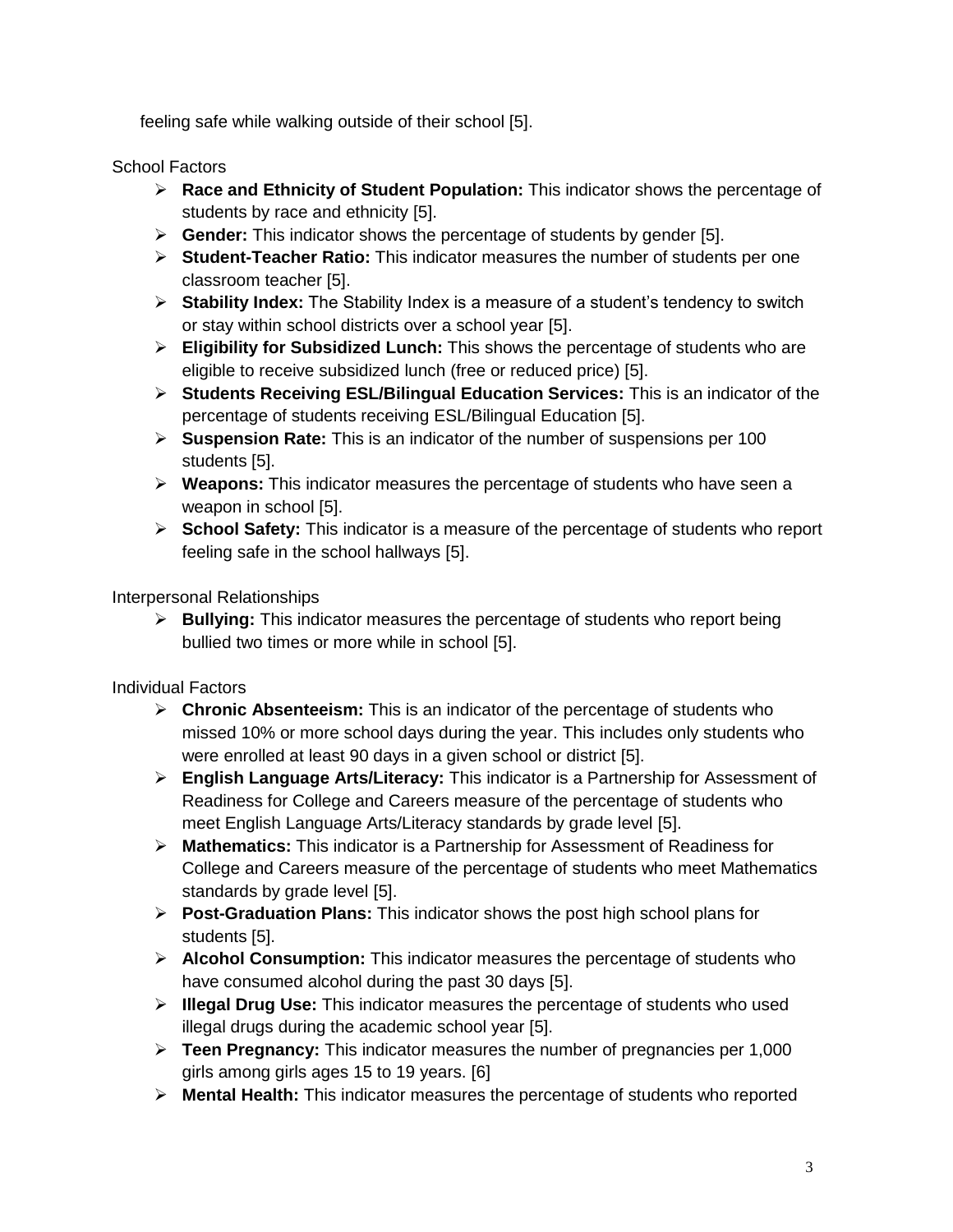feeling sad and hopeless almost every day for two or more weeks in a row, which resulted in them stopping some of their usual activities [7].

- **Arrests per 100,000:** This is an indicator of the number of arrests of children 18 and under per 100,000 children [6, 8].
- **Youth Homicde:** This indicator measures the percentage of youth victims of homicide from 2004 – 2012 [9].

**High School Graduation and Dropout Rates**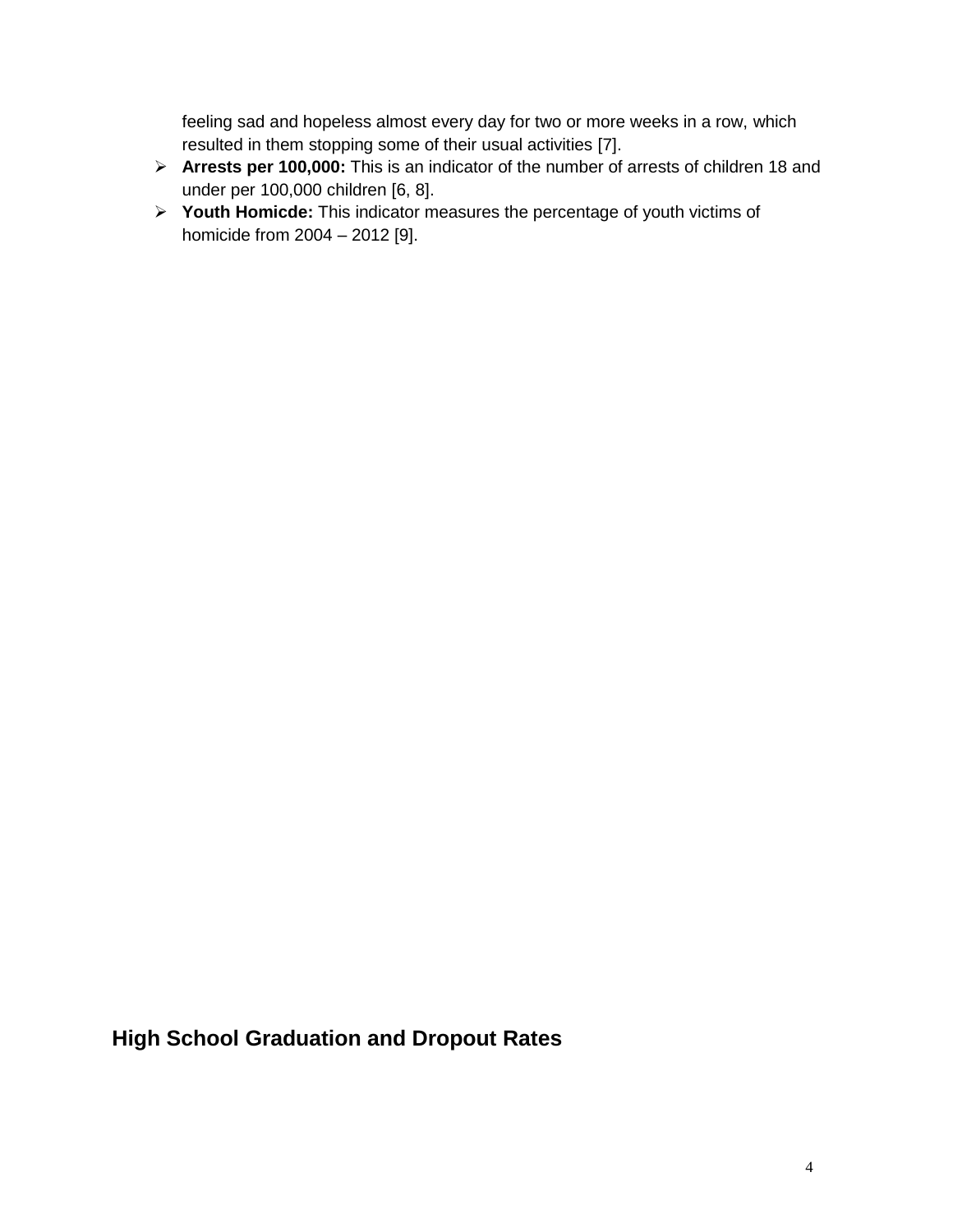This is an indicator of the percentage of students who graduated on-time during the 2014 – 2015 school year [5]. High school graduation is associated with higher lifetime earnings, better health, increased national income, and other positive indiviudal and societal outcomes [10]. During the 2014-2015 school year, Dr. Jorge Alvarez High School had a lower on-time, four year graduation rate compared to statewide graduation rates and Providence Public School District graduation rates. While statewide graduation rates surpassed the HP2020 goal of

82.4%, Dr. Jorge Alvarez High School and Providence Public School District graduation rates were below the HP2020 goal. In the Providence Public School District during the 2013 – 2014 academic year, Black males had a graduation rate of 59% and Hispanic males had a graduation rate of 67% [11]. These graduation rates for Black and Hispanic males were lower than statewide and Providence Public School District graduation rates for 2013 – 2014.



This is an indicator of the percentage of students who dropped out of high school during the 2014 – 2015 academic year [5]. High school drop out is associated with lower lifetime earnings, higher unemployment, incarceration, teenage pregnancy, poor health, and other adverse individual and societal costs [10, 12]. Students at Dr. Jorge Alvarez High School were almost 2.5 times more likely to dropout compared to students statewide. Students at Dr. Jorge Alvarez

also had a higher dropuout rate than students in the Providence Public School District. For example, 16.5% of students at Dr. Jorge Alvarez High School dropped out compared to 6.7% of students statewide. Some minority groups have higher dropout rates than their non-minority peers. During the 2013 – 2014 academic school year, 28% of Native American students, 13% of Hispanic students and 12% of Black students in Rhode Island dropped out [11].



**Community Environment**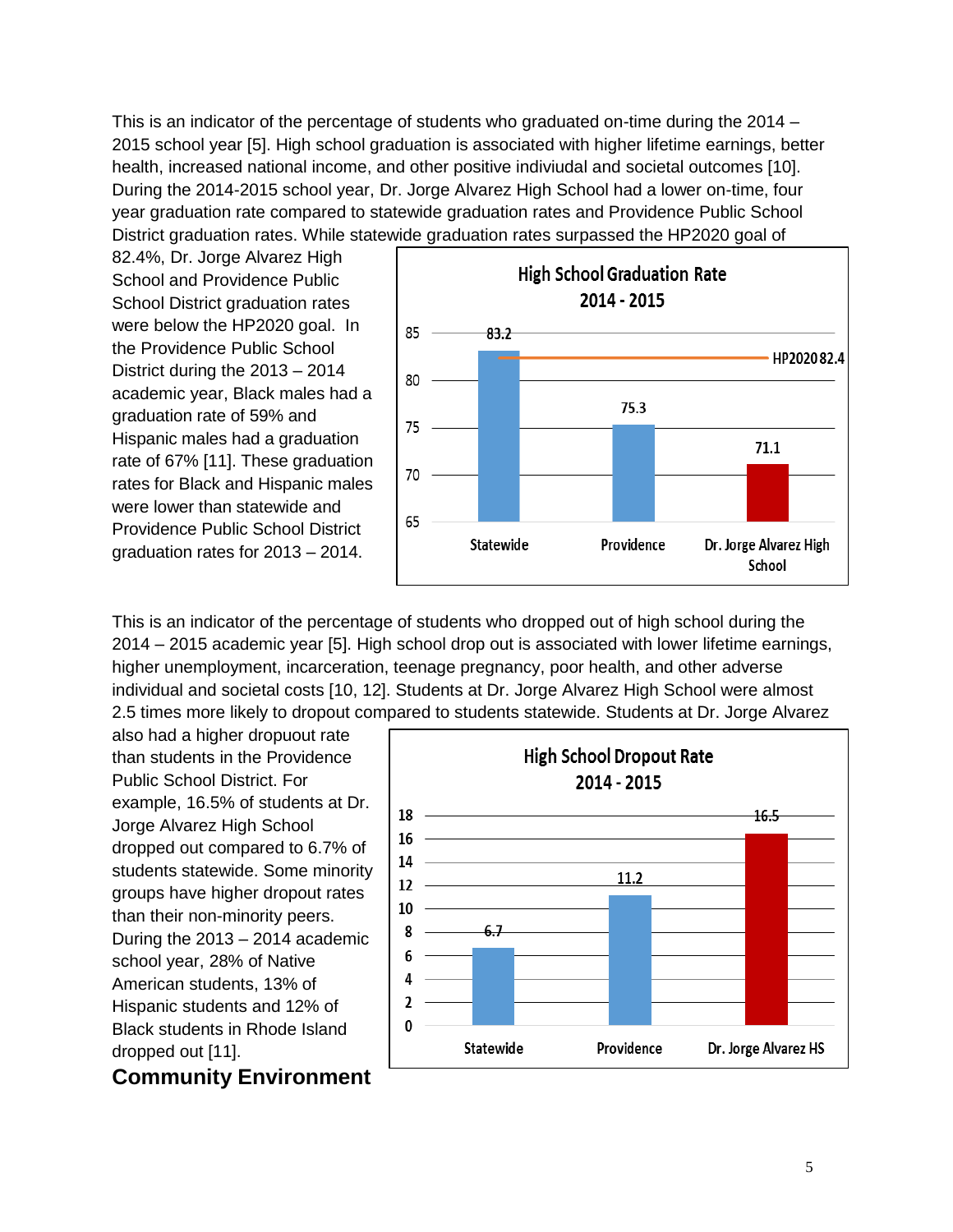\*This indicator shows the percentage of persons by race and ethnicity in Providence city and Rhode Island according to the American Community Survey Five Year Estimates, 2010 – 2014 [4]. Relative to their nonminority counterparts, some racial and ethnic minority groups experience higher levels of inequality in relation to



economic opportunity, safe communities, and quality childcare and education which may result in lower educational attainment [13]. Census data indicate that relative to statewide estimates, racial/ethnic minority populations represent a large percentage of Providence city's total population. Individuals identifying as Hispanic/Latino (40.4%) represent the largest ethnic minority group in Providence.

These indicators show the percentages of foreign-born residents and residents who speak a language other than English at home according to the American Community Survey Five Year

Estimates, 2010 – 2014 [4]. While immigrant status itself is not a deterrent to educational attainment, many foreign born residents are of lower socioeconomic position and experience language barriers that create impediments to educational achievement [14]. The proportion of foreign-born residents in Providence (29.8%) is much higher than for Rhode Island overall (13.1%). In Providence, 48.4% of residents ages five and older speak a language other than English at home compared to

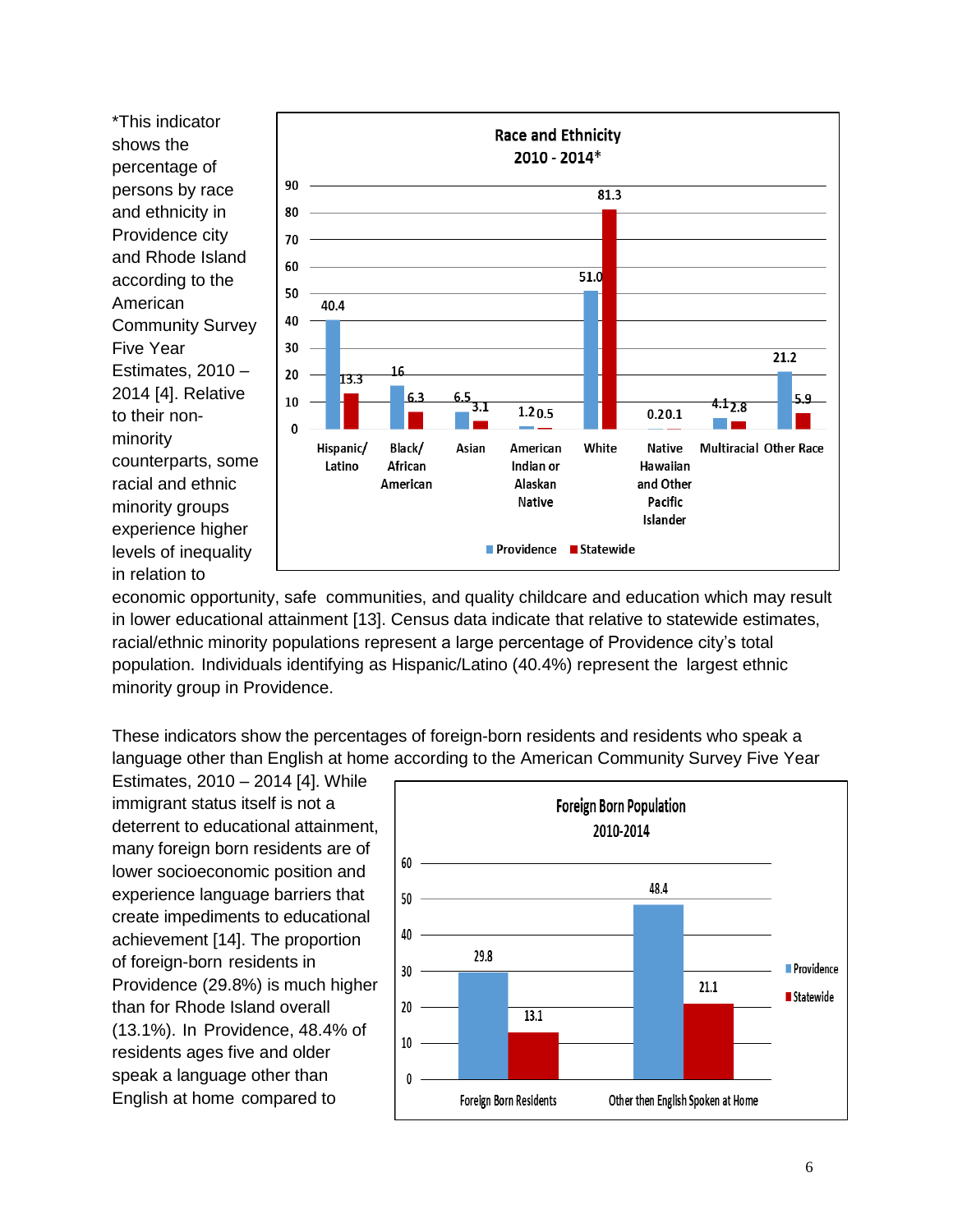21.1% for the state as a whole.

These indicators depict poverty rates for Providence and Rhode Island according to the American Community Survey Five Year Estimates 2010 – 2014 and Three Year Estimates, 2011 – 2013, for each racial and ethnic group [4]. Poverty is associated with poorer quality schools, lower academic achievement, high school dropout, and chronic disease [10, 12].

The overall poverty rate in the city of Providence is more than two times the state poverty rate, 29% and 14.2%, respectively. When the poverty rate is broken down by race/ethnicity, there are clear disparities with almost half of Native American (42.2%) and more than one -third of Hispanic or Latino (35.8%) populations living in poverty. Approximately twenty -eight percent of Blacks or African Americans, 19.2% of Asians and Pacific Islanders, and 11.3% of Whites live in poverty.



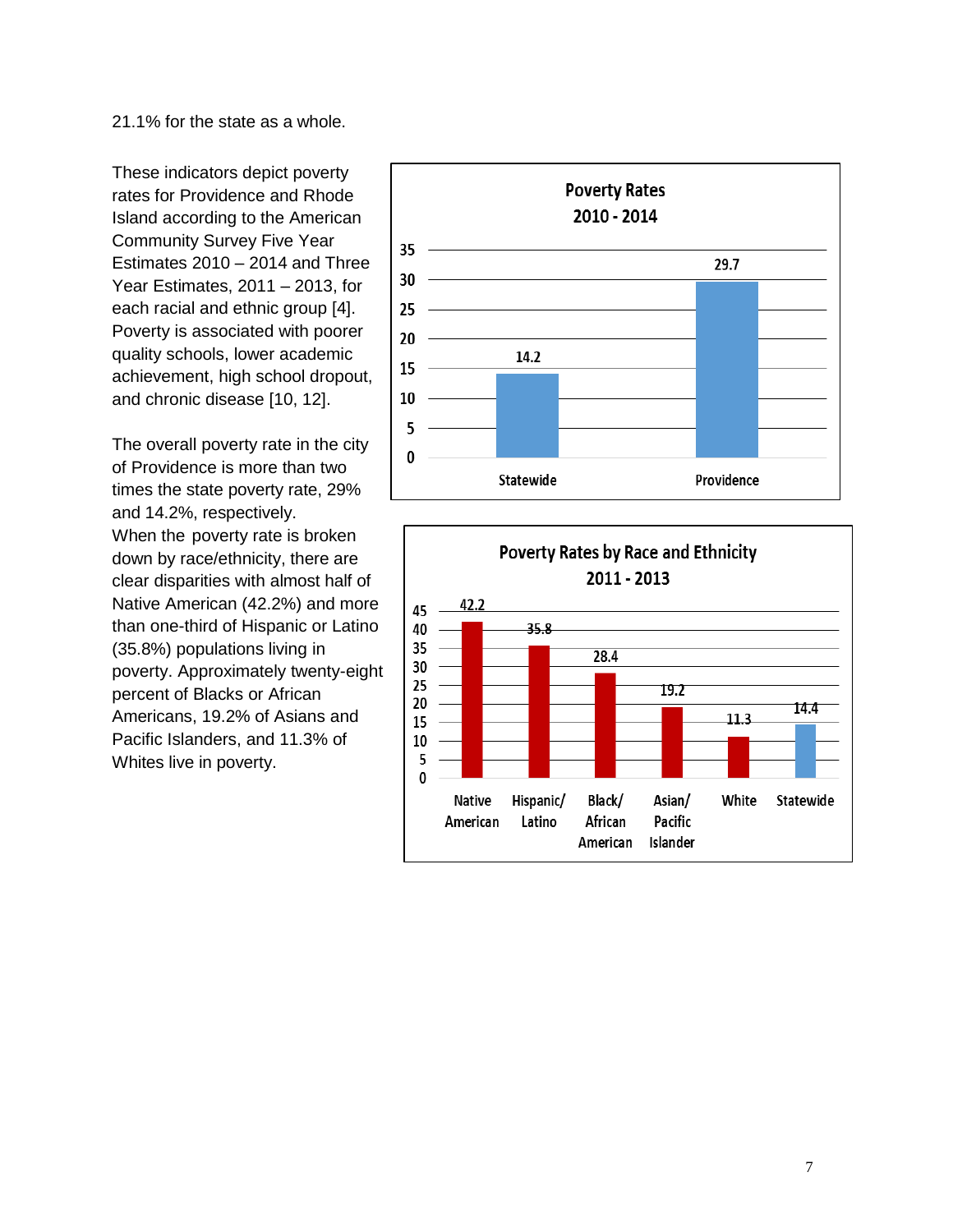This indicator shows the median household income for Providence and Rhode Island according to the American Community Survey Five Year Estimates, 2010 – 2014 adjusted to 2014 dollars [4]. Low income negatively affects children's academic achievement, likelihood of graduating from high school and college, and their potential lifetime earnings [15]. The median household income for Providence was \$37,514 which is well below the Rhode Island median income of \$56,423.





When the median household income is broken down by race and ethnicity, there are clear differences. American Indian and Alaska Native households have the lowest median income both in Rhode Island and in Providence city (\$25,641 and \$17,803, respectively). In Rhode Island and Providence city, Native Haiwaiian and Other Pacific Islander, Hispanic or Latino, Black or African Americans, Multiracial, and Other Racial groups also have lower median incomes than Asians and Whites.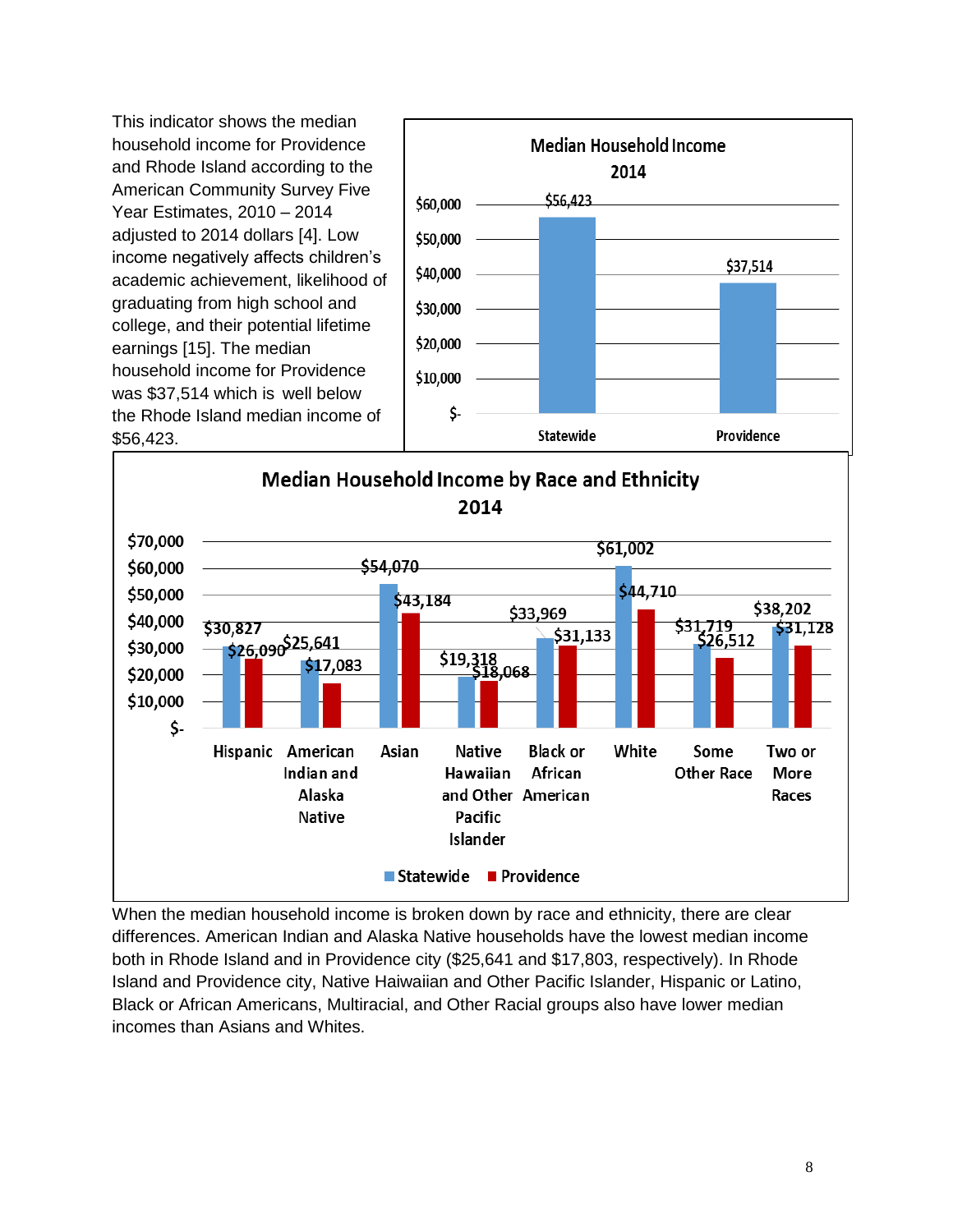This is an indicator of students' perceived neighborhood safety while walking outside of school during the 2013 – 2014 academic year [5]. Feeling unsafe in the neighborhood is associated

with lower academic success, less school engagement, and higher dropout rates [10]. A lower percentage of students at Gilbert Stuart Middle School, Roger Williams Middle School, and Dr. Jorge Alvarez High School reported feeling safe while walking outside of school. For example, 63% of students at Roger Williams Middle School felt safe compared to 83.2% of middle school students statewide.



## **School Environment**



This indicator depicts the race and ethnicity of students during the 2015 - 2016 academic year [5]. These data show that although White students comprise 60% of the student population in Rhode Island, they make up 9% of students in the Providence Public School District. Also, while Hispanic students make up 24%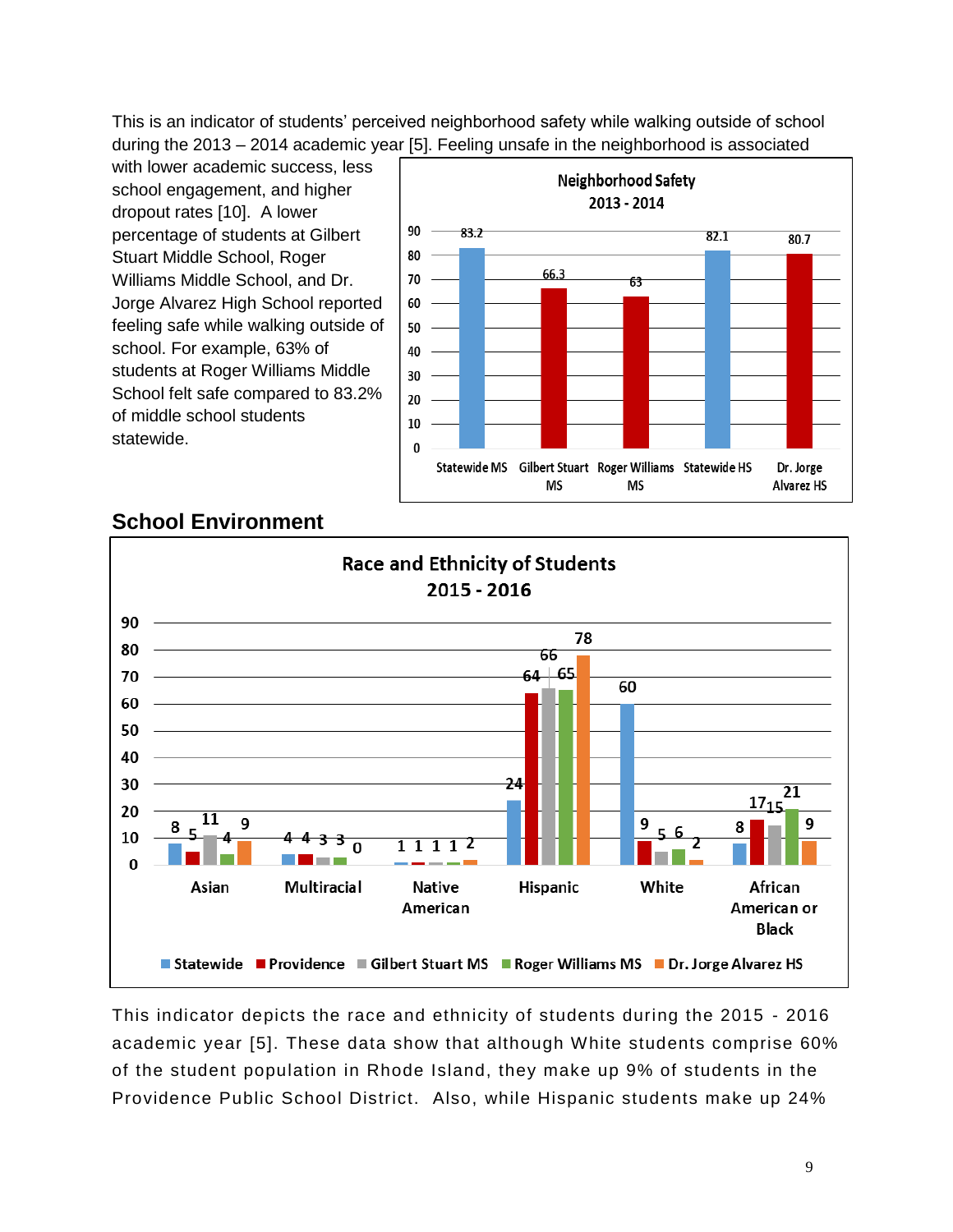of the student population, they account for almost two-thirds of students in the Providence Public School District. During the 2013 – 2014 academic year, the gender profile in the Providence Public School District was similar to statewide profiles with more female than male students [5].

This indicator measures the number of students per classroom teacher for the 2013 – 2014 academic year [5]. The student/teacher ratio is an indicator of the workload and availability of teachers to students [16]. The lower the student-teacher ratio, the greater availability of teacher services to students [16]. For example, the value of 17 for Gilbert Stuart Middle School means that there are 17 students for every one classroom teacher.



This indicator depicts the Stability Index for the 2014 – 2015 academic year [5]. The Stability

Index is a measure of a student's tendency to switch or stay within school districts over a school year [5]. Lower stability is associated with lower math and reading scores and high school dropout [17, 18]. Students at Gilbert Stuart Middle School, Roger Williams Middle School, and Dr. Jorge Alvarez High School scored lower on the Stability Index relative to their counterparts statewide and in the Providence Public School District. For example, 86% of high school students in Rhode Island and 75%



of high school students in the Providence Public School District remained within the same school district during the 2014 – 2015 academic year compared to 62% of students in Dr. Jorge Alvarez high school.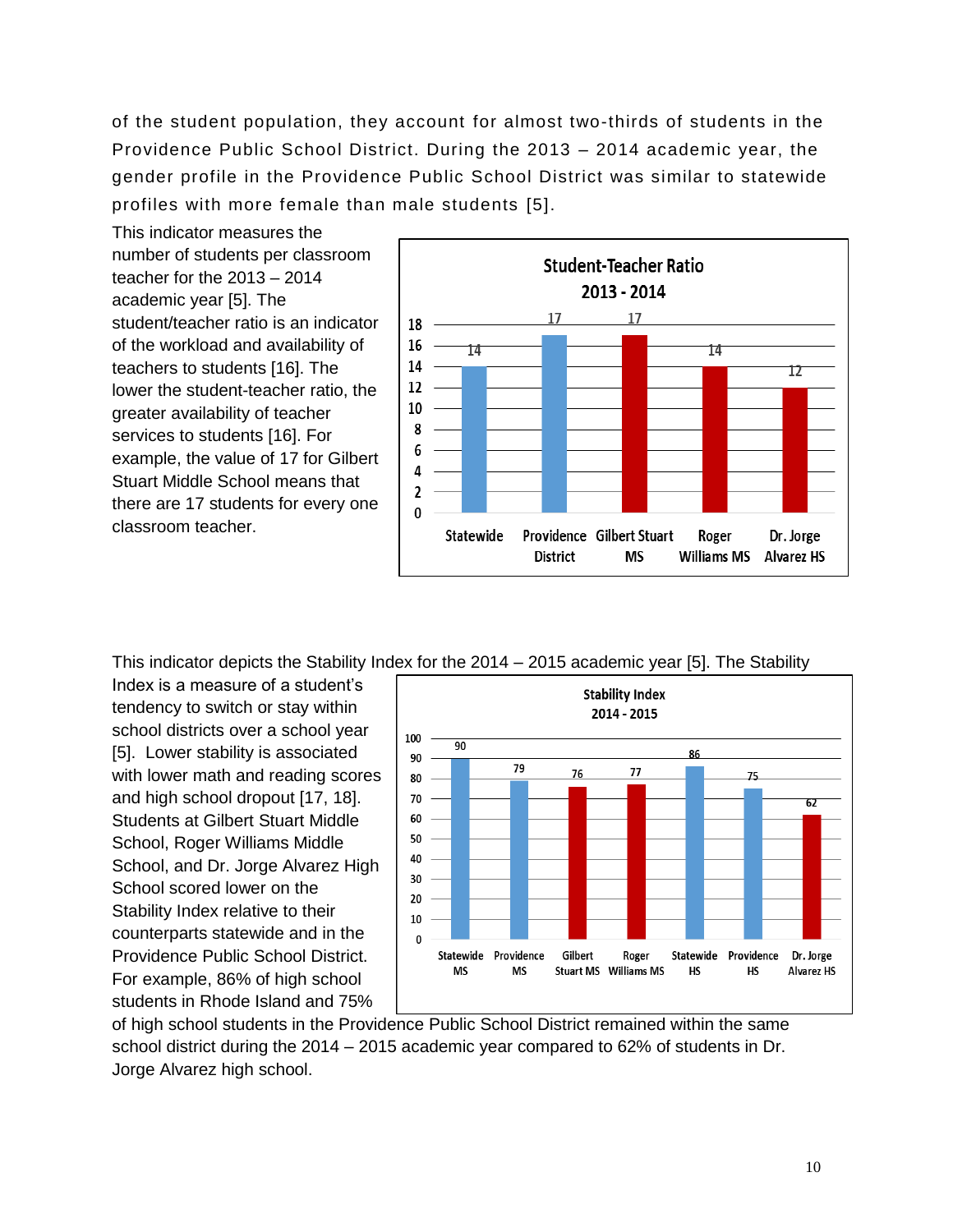This indicator is an indirect estimate of school and neighborhood socioeconomic position [5]. To be eligible for subsidized meals, family income must not exceed 185% of

the federal poverty guideline [19]. Low socioeconomic position is strongly linked to the likelihood of dropping out [10, 12]. Poverty affects academic outcomes including poor school facilities, limited budgets of school administration, and lower levels of available professional services for students [20]. <sup>However,</sup> subsidized school meal programs are associated with lower food insecurity,



better cognitive functioning, and academic success [21]. During the 2015 - 2016 academic year, students at Dr. Jorge Alvarez High School were 1.5 times more likely to be eligible for subsidized lunch than students statewide. In this same academic year, 72% of students at Dr. Jorge Alvarez High School and 47% of students statewide met eligibility criteria.

This is an indicator of the percentage of students receiving ESL/Bilingual Education during the 2015 – 2016 academic year [5]. Compared to other students, English Language Learner students are more likely to dropout of high school as a result of limited English proficiency, lower socioeconomic position and cultural factors [22, 23]. A larger percentage of Dr. Jorge Alvarez high school students receive ESL/Bilingual Education services compared to students statewide and in the Providence



Public School District. For example, 32% of students at Dr. Jorge Alvarez High School receive these services compared to 24% of students in the Providence School District.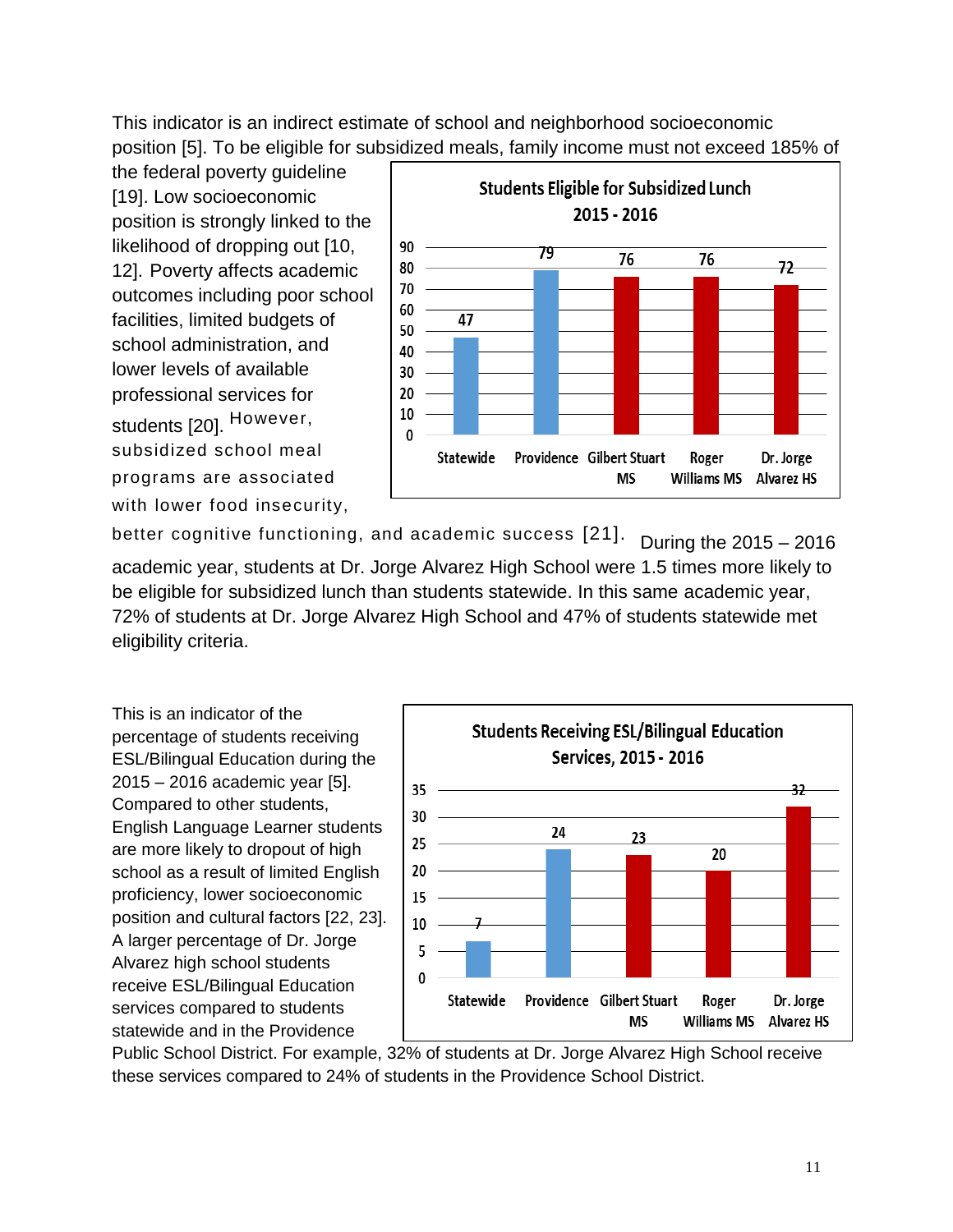This is an indicator of the number of suspensions per 100 students during the 2013 – 2014

academic year [5]. Supsension is associated with lower student acheivement, being behind grade level, and high dropout rates [24]. The suspension rates at Gilbert Stuart Middle School and Dr. Jorge Alvarez High School were higher than both the statewide and Providence Public School District suspension rates. For example, the suspension rate at Gilbert Stuart Middle School was 118.8 per 100 students compared to the statewide suspension rate of 37 per 100 students and Providence Public School District suspension



rate of 101.7 per 100 students. During this same academic year, minority students made up 39% of the student population, but received 57% of all disciplinary actions [6].

This indicator measures the percentage of students who saw a weapon in school during the 2013 – 2014 academic year [5]. The carrying of weapons in school is associated with the likelihood that students will witness violence and experience psychological distress, and lower academic performance [25]. Weapons carrying is also associated with future violence, criminal offenses, and behavioral problems in school [26, 27]. At Dr. Jorge Alvarez High School, students wre more likely than their



peers statewide to see a weapon at school (21 % versus 16%). Outcomes are similar at Gilbert Stuart Middle School and Roger Williams Middle School where students were more likely than their peers statewide to see a weapon at school (26% and 29.8% versus. 14.6%).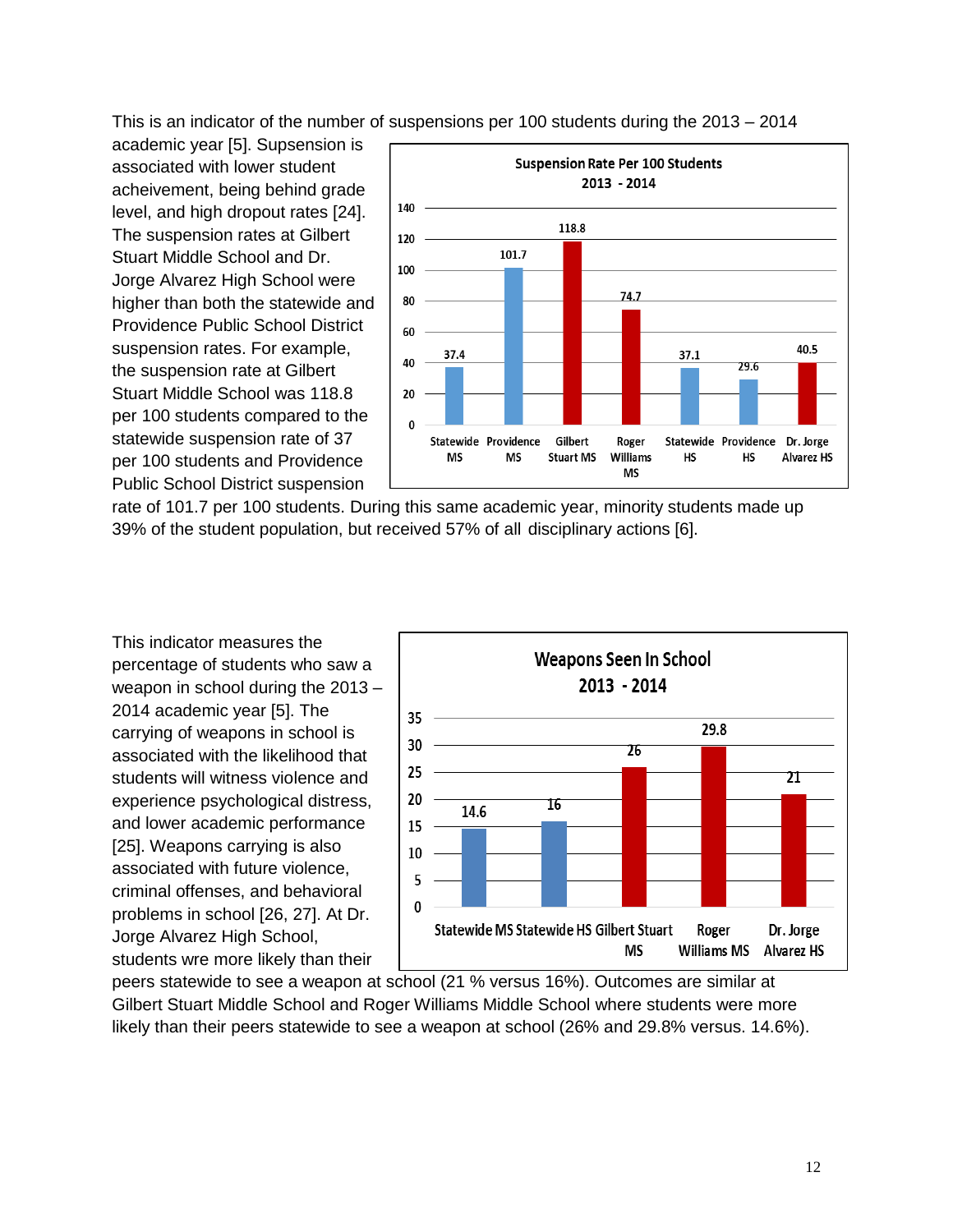This is an indicator of feeling safe in the hallways during the 2013 – 2014 academic year [5].

Subjective reports of feeling safe in school are associated with better student learning and academic achievement [27]. Compared to middle school students statewide, a lower percentage of students at Gilbert Stuart Middle School and Roger Williams Middle School reported feeling safe. A larger percentage of students at Dr. Jorge Alvarez High School reported feeling safe in the hallways compared to high school students statewide. For example, 86% of students at Alvarez High School



reported feeling safe in the hallways compared to 83.7% of high school students statewide.

### **Interpersonal Relationships**

This indicator measures students reports of being bullied two times or more during the 2013 –

2014 academic year [5]. Being bullied is associated with chronic absenteeism, lower student achievement, high school dropout, poverty and poor mental health [26, 28, 29].

Students at Gilbert Stuart Middle School, Roger Williams Middle School and Dr. Jorge Alvarez High School reported more bullying than high school students statewide. For example, 42.6% of Roger Williams Middle School students reported being bullied compared to 36.7% of middle school students statewide.

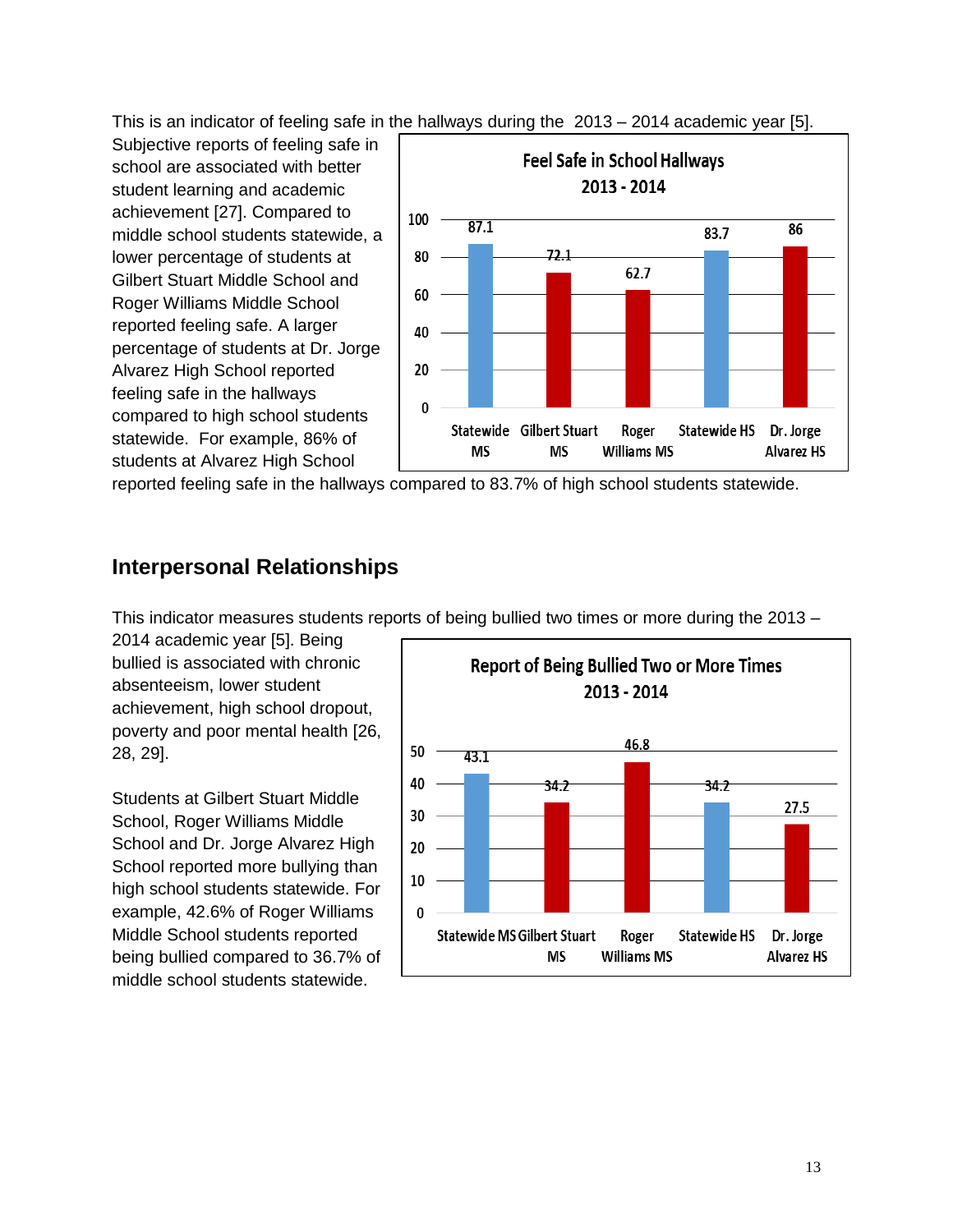# **Student Outcomes** *School-related Outcomes*

Chronic Absetneeism is an indicator of the percentage of students who missed 10% or more school days during the year for the 2014 - 2015 academic year [5]. Students who are frequently absent from school miss critical academic and social learning opportunities and are at risk of disengagement from school, academic failure, and dropping out [10, 12, 22, 24,



30]. Family and economic factors connected to student absenteeism include poverty, lack of access to health care, substance abuse, domestic violence, foster care placement, student employment, student disability, and lack of affordable or reliable transportation. School factors contributing to chronic absence include school climate, school size, attitudes of school staff, and discipline policies [30]. Students at Gilbert Stuart Middle School and Roger Williams Middle School were almost two times more likely to be chronically absent than middle school students statewide. Students at Dr. Jorge Alvarez High School were more than 1.5 times likely to be chronically absent from school compared to high school students statewide. For example, 48% of students at Dr. Jorge Alvarez High School and 45% of students in the Providence Public School District were chronically absent compared to 27% of students statewide.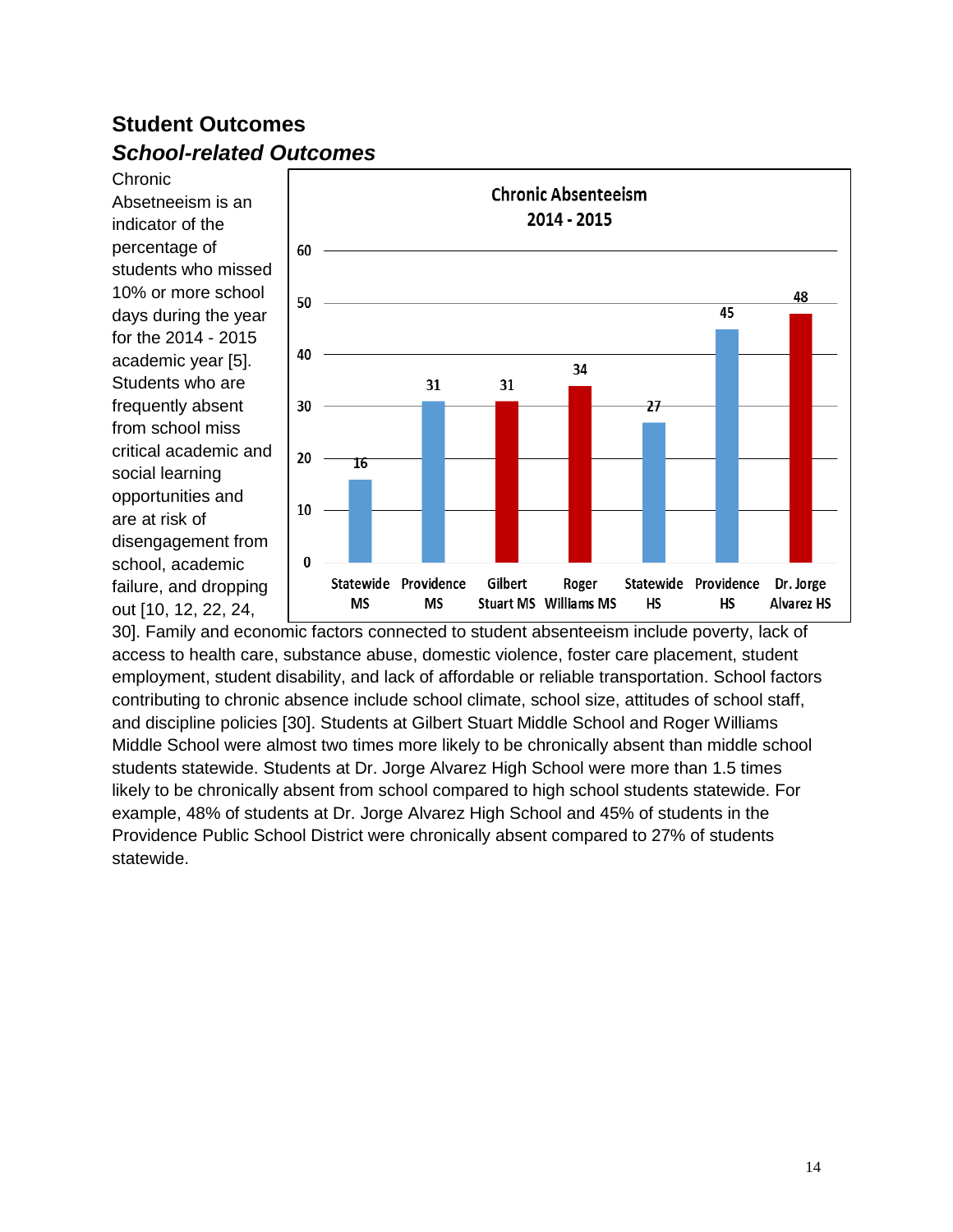

This indicator is a measure of English Language Arts/Literacy for Grades 7 through 10 during the 2014 – 2015 academic year [5]. Student academic outcomes, especially ninth-grade academic outcomes, are strongly associated with a student's likelihood of graduating or dropping out of high school [31]. Across all schools and grade levels, Gilbert Stuart Middle School, Roger Williams Middle School, and Alvarez High School had lower levels of English Language Arts/Literacy relative to statewide and Providence Public School District estimates. For example, in Grade 7, 17% of students at Gilbert Stuart met English Language Arts/Literacy compared to 38% of Grade 7 students statewide and 19% of Grade 7 students in the Providence Public School District.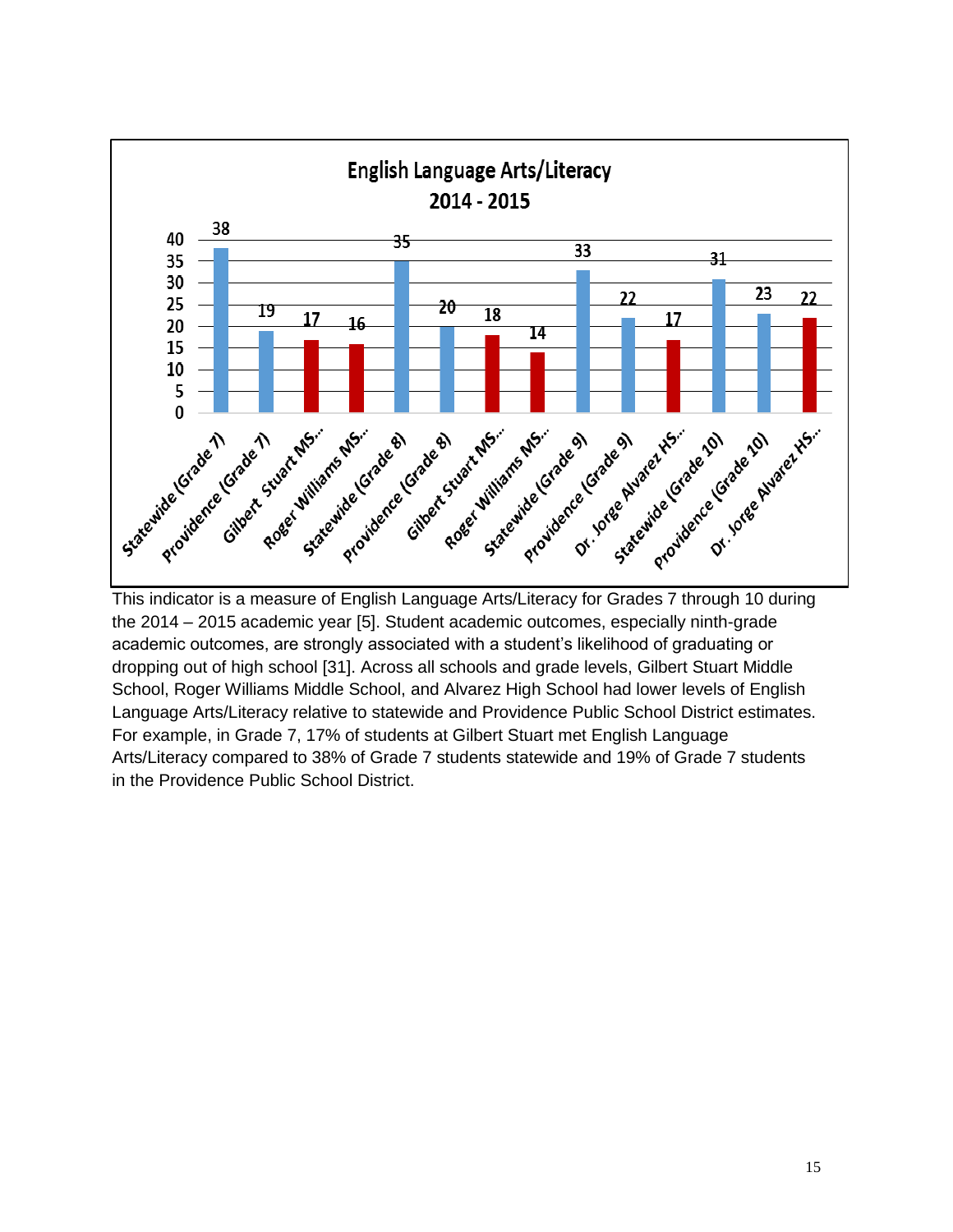This indicator is a measure of mathematics readiness for Grade 7 and Grade 8 [5]. Student academic outcomes, especially ninth-grade academic outcomes, are strongly associated with a student's likelihood of graduating or dropping out of high school [31]. Across all schools and grade levels, Gilbert Stuart Middle School and Roger Williams Middle School had lower levels

of mathematics readiness relative to middle school students statewide and in the Providence Public School District. For example, in Grade 7, 3% of students at Roger Williams met mathematics readiness benchmarks compared to 25% of students statewide and 8% of Providence Public School District students.



This indicator shows the post high school plans for high school students during the 2013 –

2014 academic year [5]. Postsecondary education is beneficial to long term occupations and economic outcomes. However, students from lower socioeconomic position backgrounds are less likely to attain four-year college degrees [32]. Students at Dr. Jorge Alvarez HS reported that they were less likely to attend a four-year college than their counterparts statewide (63% versus 71% statewide) and were more likely to report having no specific plans post-graduation relative to their peers statewide (12% versus 9% statewide).

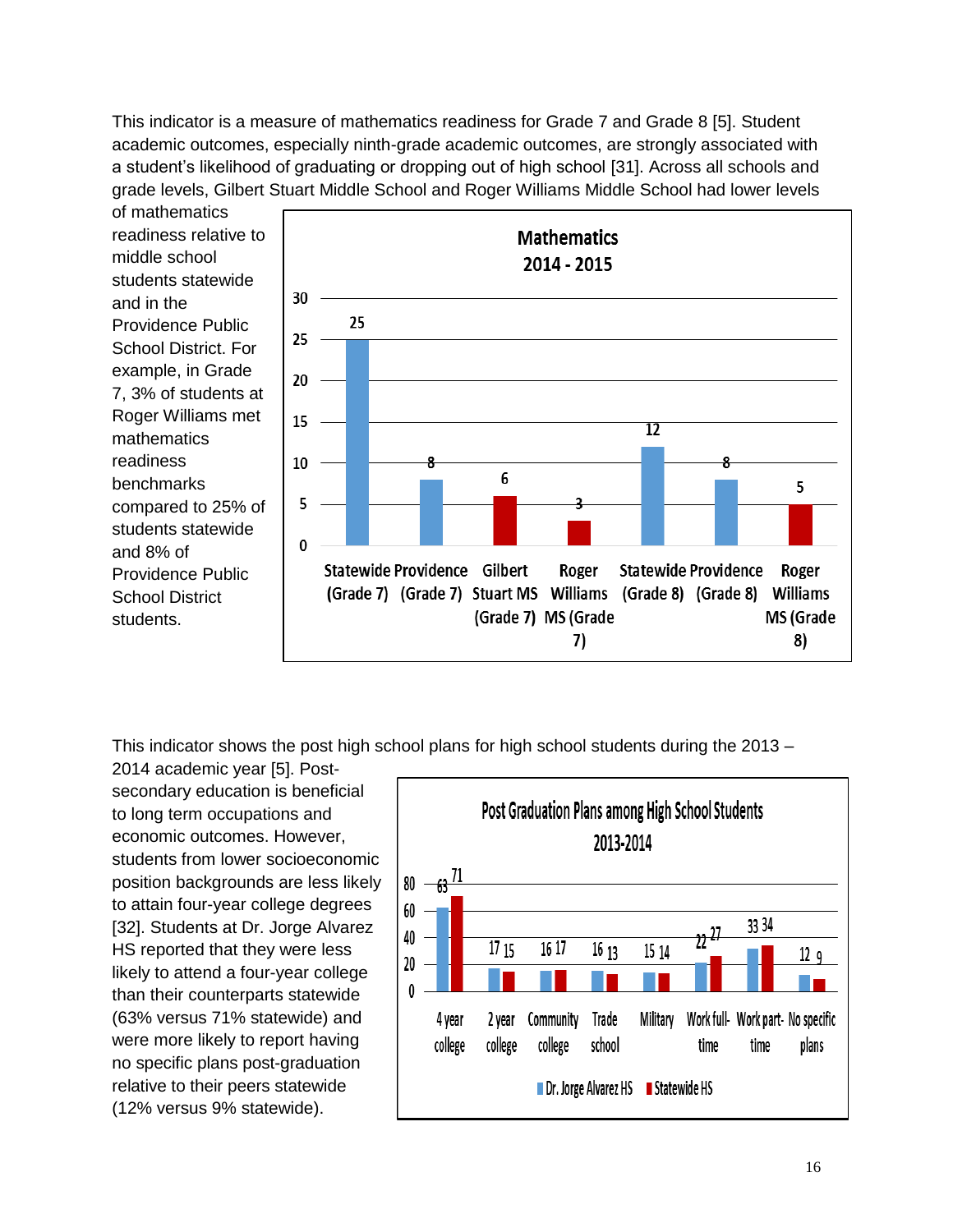However, a larger percentage of students at Dr. Jorge Alvarez High School reported that they would attend a two-year college (17% versus 15% statewide) or go to trade school (16% versus 13% statewide).

## **Student Risk Health Behaviors and Outcomes**

This indicator measures the percentage of students who consumed alcohol during the 2013 – 2014 academic year [5]. Consuming alcohol can make youth more vulnerable to unintended pregnancy, sexually transmitted diseases, violence, and other negative outcomes, including sexual victimization [33]. Students at Gilbert Stuart Middle School and Roger Williams Middle School consumed more alcohol than their counterparts statewide. For example, 25.3% of Roger Wiliams



Middle School students consumed alcohol compared to 15.8% of middle school students statewide.

This indicator measures the percentage of students who used illegal drugs during the 2013 –

2014 academic year [5]. Consuming drugs can make youth more vulnerable to adverse educational and health outcomes. At Gilbert Stuart Middle School and Roger Williams Middle School, students were more likely than their peers in Rhode Island to ever take an illegal drug (12%, 17% vs. 9%).

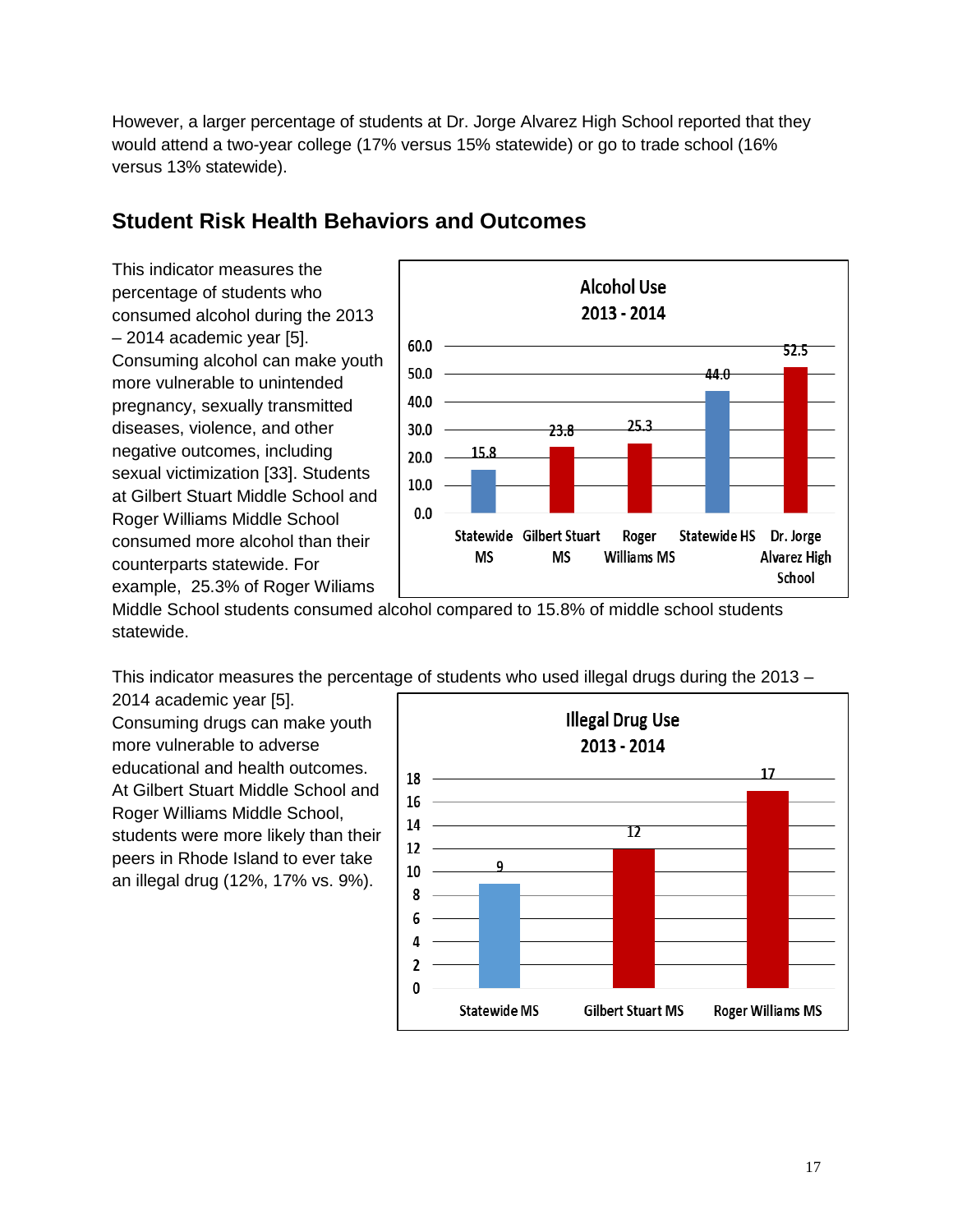This indicator measures the teen pregnancy rate per 1,000 girls ages 15 to 19 years during

2013 [6]. In 2013, girls in Providence were almost two times more likely to have been pregnant. In Providence, the rate was 31.1 per 1000 girls compared to 17.7 per 1,000 girls of the same age statewide.



This indicator measures the percentage of students who reported feeling sad and hopeless almost every day for two or more weeks in a row, which resulted in them stopping some of their usual activities [7]. The Rhode Island Child Death Review Team Youth Suicide Issue Brief (2005 – 2010) identified populations at increased risk for suicide including 1) youth with a history of substance abuse; 2) military personnel; 3) immigrant youth; 4) Hispanic and

African American youth; 5) bulied youth; 6) youth with disabilities and 7) sexual minority youth [34]. In 2015, 30.2% of multiple race students, 31.1% of Hispanic students, 25.3% of White students, and 23.8% of students of all other races reported that they "felt so sad or hopeless almost every day for two weeks or more" [7].

In the  $2013 - 2014$  school year, 31% of Dr. Jorge Alvarez High School students felt sad and hopeless, compared to 29% of all



Rhode Island high school students. Also, 33% of Gilbert Stuart Middle School students and 32% of Roger Williams Middle School students felt this way compared to 28% of all RI middle school students [5].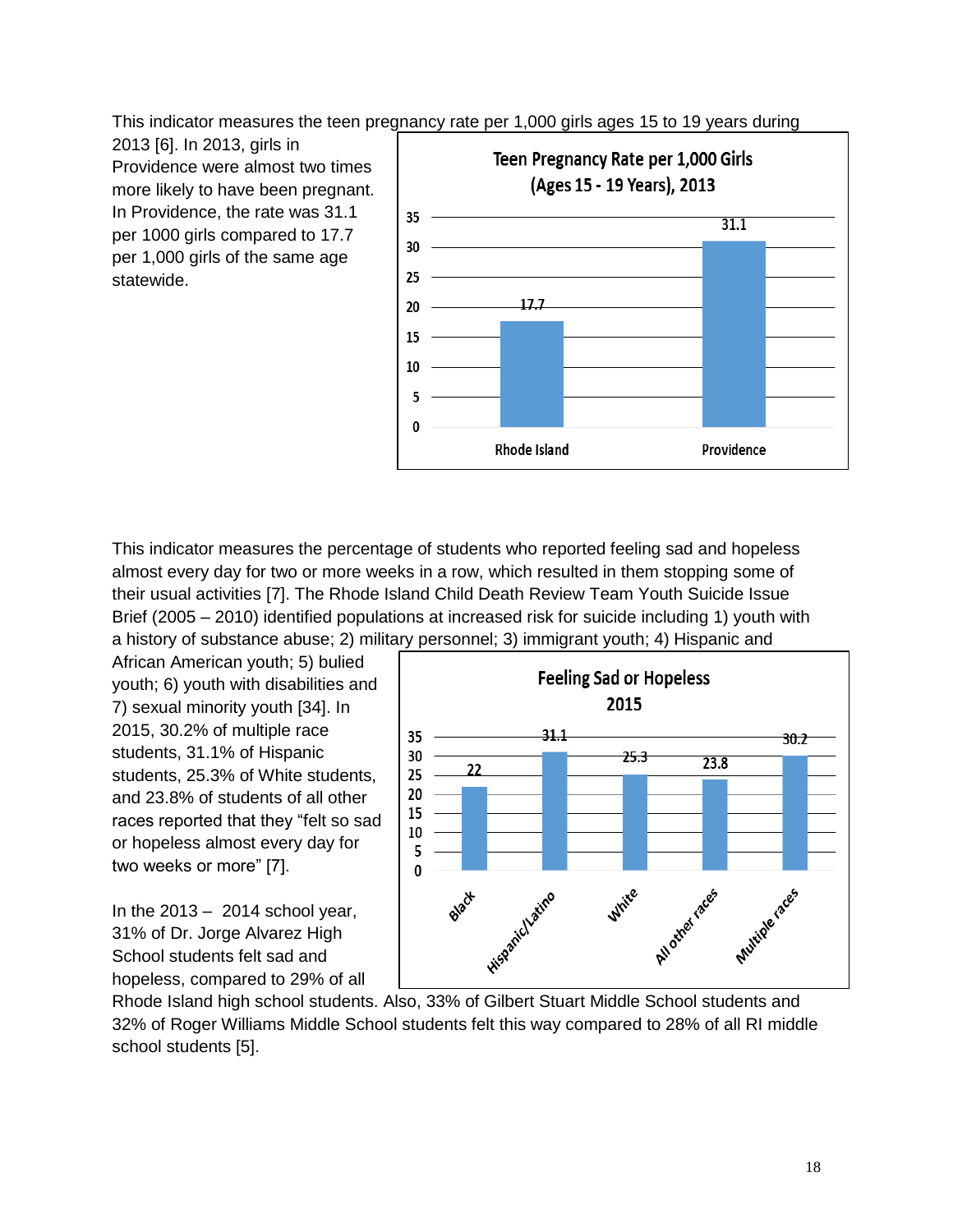This is an indicator of the percentage of youth age 18 or under who were in the custody or

care of the Rhode Island Training School in 2014 [8]. Racial and ethnic minority youth are disproportionately represented at every stage of the juvenile justice system. Racial and ethnic minority youth are more likely to be arrested, be formally charged in court, are more likely to be placed in secure detention, and also receive harsher treatment than white youth [8]. In 2014, Hispanic and Black youth were disproportionately placed in the custody or care of the Rhode Island Training School. In



Providence, children ages 10-18 years represented 17.6% of all arrests [6, 8]. In 2013, arrest and detention reports indicated that in Providence, 40% of all offenders committed to juvenile detention were Hispanic, 38.7% were Black or African-American, and 72% were male [6, 8]. Providence youth were also more likely to have an incarcerated parent (25.7 per 1,000 children) than their counterparts throughout the state (11.8 per 1,000 children). Statewide, black or African American youth disproportionately felt the burden of having an incarcerated parent (63.8 per 1,000 children) compared to all other racial and ethnic groups [6, 8].

This indicator measures the rate of homicides from 2004 to 2012 [9]. During this time,

homicide was the leading cause of violent deaths among those <25 years of age in Rhode Island. More than one-third of all homicides during this time period were among youth ages 0 to 24 years [9]. However, the majrotiy of homicide victims, 74% occur among youth ages 18 to 24 years [9]. The homicide rate for males was three times the rate for females. Youth homicide victims were mostly Hispanic (42%), non-Hispanic White (29%), and non-Hispanic Black (25%).

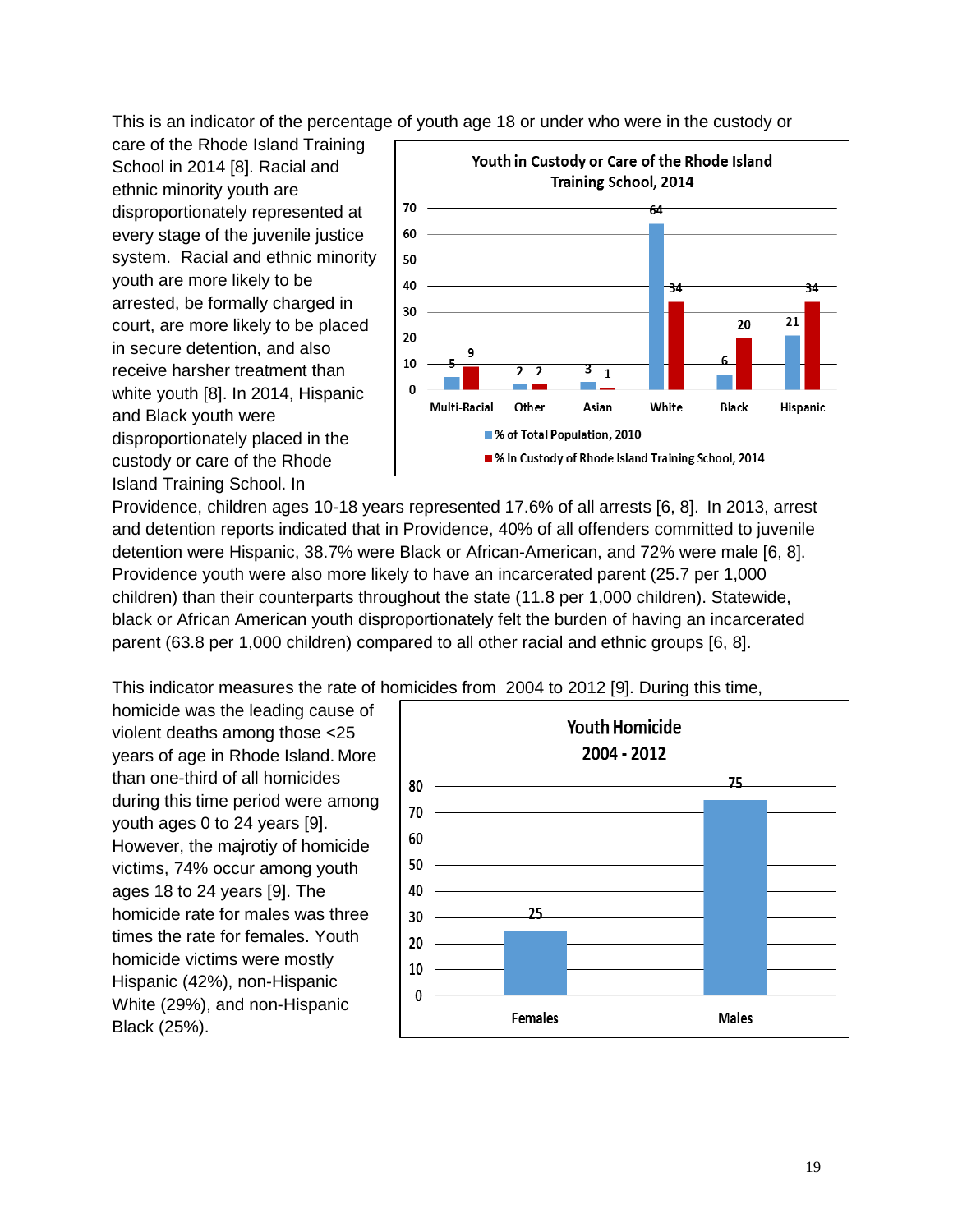## **REFERENCES**

- 1. Krug EG, Mercy JA, Dahlberg LL*, et al.* The world report on violence and health. *Lancet* 2002;**360**:1083-8.
- 2. Richard L, Potvin L, Kishchuk N*, et al.* Assessment of the integration of the ecological approach in health promotion programs. *Am J Health Promot* 1996;**10**:318-28.
- 3. Green LW, Richard L, Potvin L. Ecological foundations of health promotion. *Am J Health Promot* 1996;**10**:270-81.
- 4. United States Census Bureau. Five-Year American Community Survey Estimates (2010 - 2014). 2010 - 2014.
- 5. Rhode Island Department of Education. *Surveyworks*.
- 6. KidsCount RI. Rhode Island Kidscount Factbook, 2015. 2015.
- 7. Rhode Island Department of Health. Youth Risk Behavior Surveillance System Data, 2015. 2015.
- 8. KidsCount RI. Juvenile Justice in Rhode Island. 2015.
- 9. Jiang Y, Donnelly E, Perez B*, et al.* Youth Homicide Deaths in Rhode Island, 2004-2012. *Rhode Island Medical Journal* 2014;**January Webpage**.
- 10. Peters SC, Woolley ME. Testing a Model of Environmental Risk and Protective Factors to Predict Middle and High School Students' Academic Success. *Child Sch* 2015;**37**:135- 43.
- 11. Providence Schools. Males of Color Initiative. 2015.
- 12. Rumberger R. *Why students drop out of high school and what can be done about it.* Cambridge, MA: Harvard University Press 2011.
- 13. Rhode Island Department of Health. Minority Health Facts. 2015.
- 14. Baum S, Flores SM. Higher education and children in immigrant families. *Future Child* 2011;**21**:171-93.
- 15. Rouse CE, Barrow L. U.S. elementary and secondary schools: equalizing opportunity or replicating the status quo? *Future Child* 2006;**16**:99-123.
- 16. National Center for Education Statistics. Teachers and Pupil/Teachers Ratios. [http://nces.ed.gov/programs/coe/indicator\\_clr.asp.](http://nces.ed.gov/programs/coe/indicator_clr.asp) Accessed March 28, 2016
- 17. Voight A, Shinn M, Nation M. The Longitudinal Effects of Residential Mobility on the Academic Achievement of Urban Elementary and Middle School Students. *Educ Researcher* 2012;**41**:385-92.
- 18. Gasper J, DeLuca S, Estacion A. Switching Schools: Revisiting the Relationship Between School Mobility and High School Dropout. *Am Educ Res J* 2012;**49**:487-519.
- 19. United States Department of Agriculture, Food and Nutrition Service. National School Lunch Program (NSLP). [http://www.fns.usda.gov/nslp/national-school-lunch-program](http://www.fns.usda.gov/nslp/national-school-lunch-program-nslp)[nslp.](http://www.fns.usda.gov/nslp/national-school-lunch-program-nslp) Accessed March 28, 2016
- 20. Covay E, Carbonaro W. After the Bell: Participation in Extracurricular Activities, Classroom Behavior, and Academic Achievement. *Sociol Educ* 2010;**83**:20-45.
- 21. Leos-Urbel J, Schwartz AE, Weinstein M*, et al.* Not just for poor kids: The impact of universal free school breakfast on meal participation and student outcomes. *Econ Educ Rev* 2013;**36**:88-107.
- 22. Kim S, Chang M, K S*, et al.* Patterns and factors of high school dropout risks of risks of racial and linguistic groups. *Journal of Education for Students Placed at Risk* 2015;**204**:336 - 51.
- 23. Sheng Z, Sheng Y, Anderson C. Dropping out of school among ELL students: Implications to schools and teacher education. *The Clearing House: A Journal of Educational Strategies, Issues and IDeas* 2011;**84**:90 - 103.
- 24. Arcia E. Achievement and enrollment status of suspended students Outcomes in a large, multicultural school district. *Educ Urban Soc* 2006;**38**:359-69.
- 25. Burdick-Will J. School Violent Crime and Academic Achievement in Chicago. *Sociol*